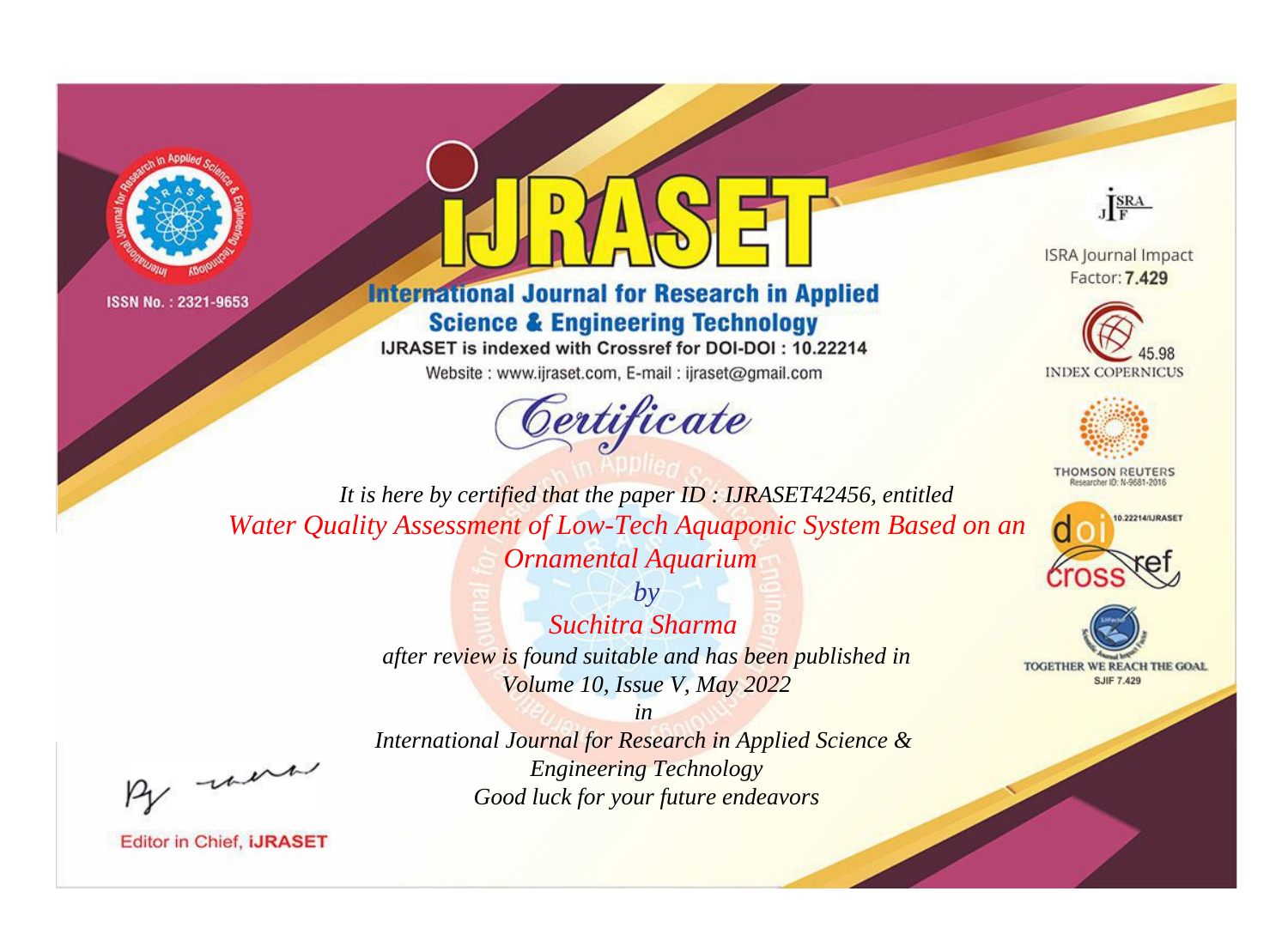



# **International Journal for Research in Applied Science & Engineering Technology**

IJRASET is indexed with Crossref for DOI-DOI: 10.22214

Website: www.ijraset.com, E-mail: ijraset@gmail.com



JERA

**ISRA Journal Impact** Factor: 7.429





**THOMSON REUTERS** 



TOGETHER WE REACH THE GOAL **SJIF 7.429** 

It is here by certified that the paper ID: IJRASET42456, entitled Water Quality Assessment of Low-Tech Aquaponic System Based on an **Ornamental Aquarium** 

> $b\nu$ Seema Jacob after review is found suitable and has been published in Volume 10, Issue V, May 2022

> > $in$

were

International Journal for Research in Applied Science & **Engineering Technology** Good luck for your future endeavors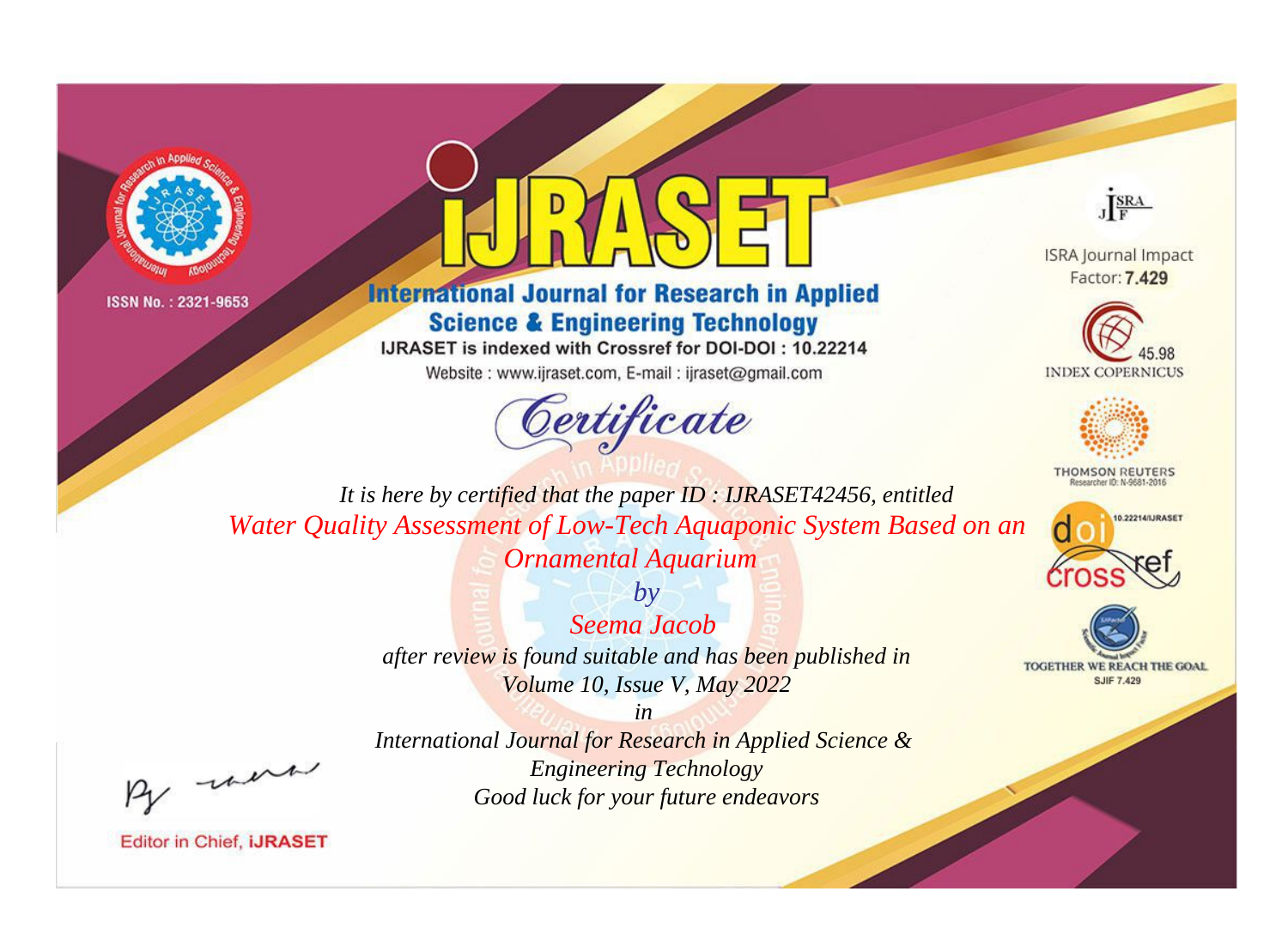



# **International Journal for Research in Applied Science & Engineering Technology**

IJRASET is indexed with Crossref for DOI-DOI: 10.22214

Website: www.ijraset.com, E-mail: ijraset@gmail.com





**ISRA Journal Impact** Factor: 7.429





**THOMSON REUTERS** 



TOGETHER WE REACH THE GOAL **SJIF 7.429** 

*It is here by certified that the paper ID : IJRASET42456, entitled Water Quality Assessment of Low-Tech Aquaponic System Based on an Ornamental Aquarium*

> *by Bhagwendra Prakash after review is found suitable and has been published in Volume 10, Issue V, May 2022*

*International Journal for Research in Applied Science & Engineering Technology Good luck for your future endeavors*

*in* 

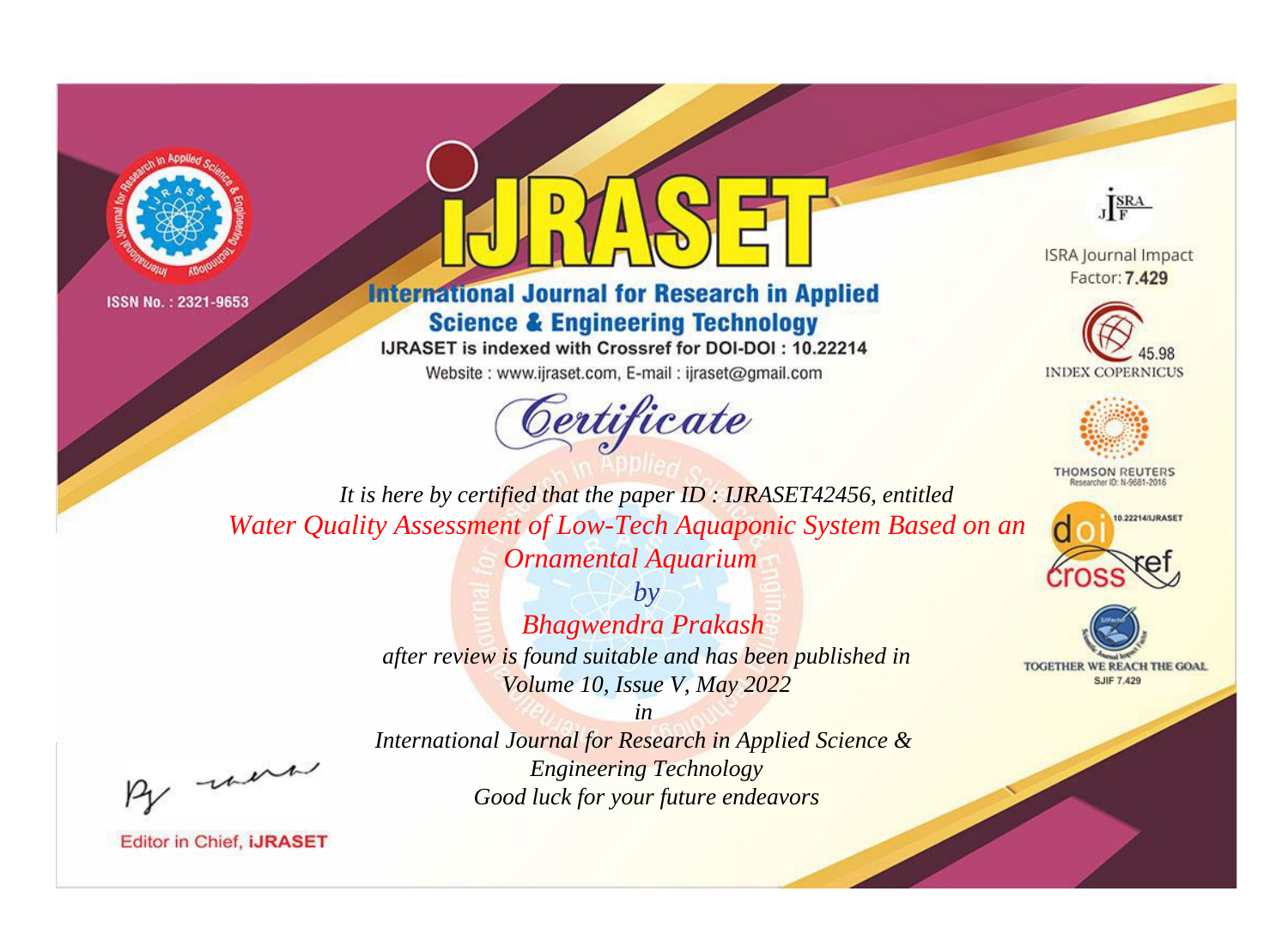



# **International Journal for Research in Applied Science & Engineering Technology**

IJRASET is indexed with Crossref for DOI-DOI: 10.22214

Website: www.ijraset.com, E-mail: ijraset@gmail.com





**ISRA Journal Impact** Factor: 7.429





**THOMSON REUTERS** 



TOGETHER WE REACH THE GOAL **SJIF 7.429** 

*It is here by certified that the paper ID : IJRASET42456, entitled Water Quality Assessment of Low-Tech Aquaponic System Based on an Ornamental Aquarium*

> *by Fareeda Hasani after review is found suitable and has been published in Volume 10, Issue V, May 2022*

, un

*International Journal for Research in Applied Science & Engineering Technology Good luck for your future endeavors*

*in*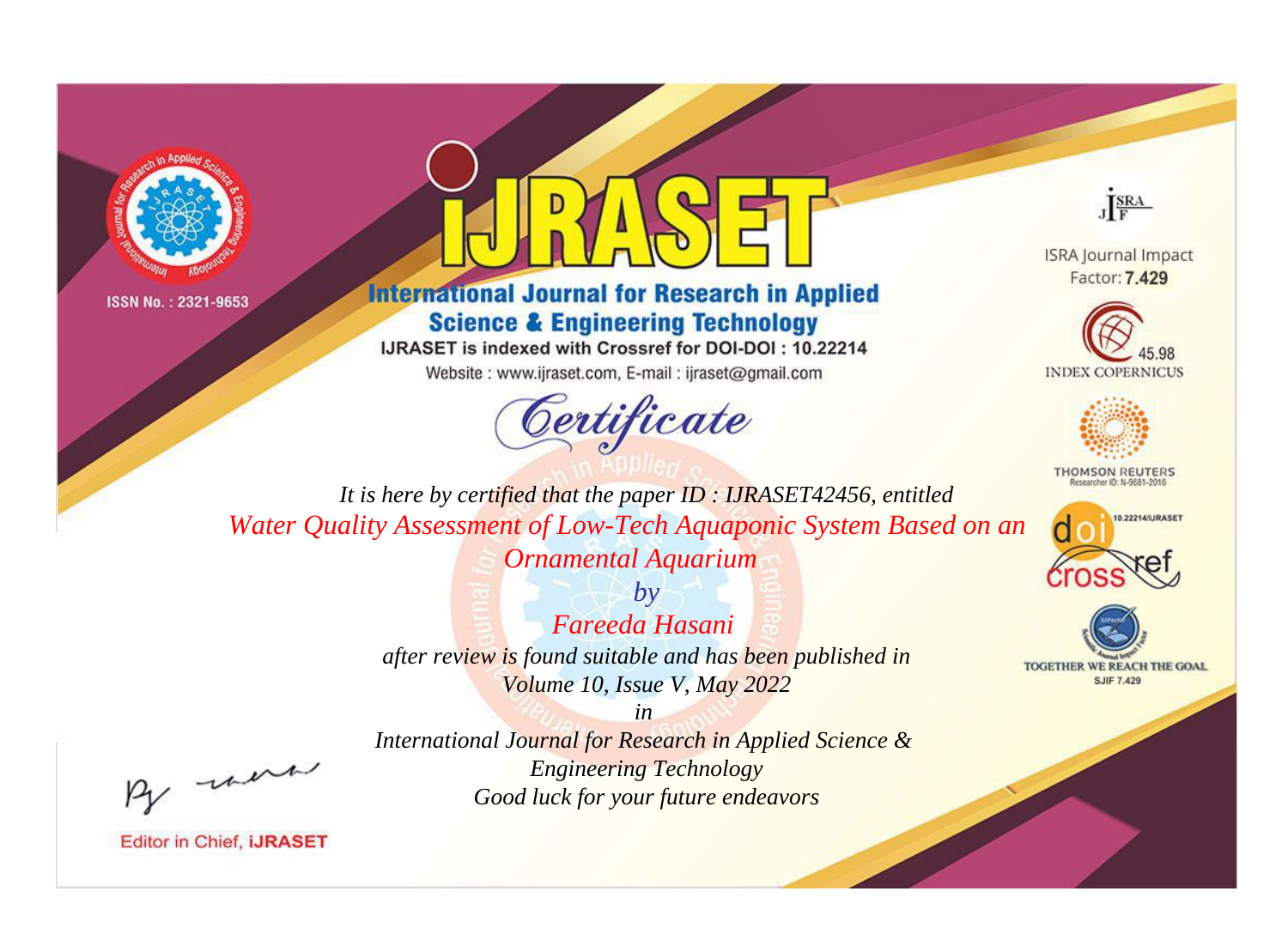



# **International Journal for Research in Applied Science & Engineering Technology**

IJRASET is indexed with Crossref for DOI-DOI: 10.22214

Website: www.ijraset.com, E-mail: ijraset@gmail.com



JERA

**ISRA Journal Impact** Factor: 7.429





**THOMSON REUTERS** 



TOGETHER WE REACH THE GOAL **SJIF 7.429** 

It is here by certified that the paper ID: IJRASET42456, entitled Water Quality Assessment of Low-Tech Aquaponic System Based on an **Ornamental Aquarium** 

> $b\nu$ **Shrikant Dwivedi** after review is found suitable and has been published in Volume 10, Issue V, May 2022

were

International Journal for Research in Applied Science & **Engineering Technology** Good luck for your future endeavors

 $in$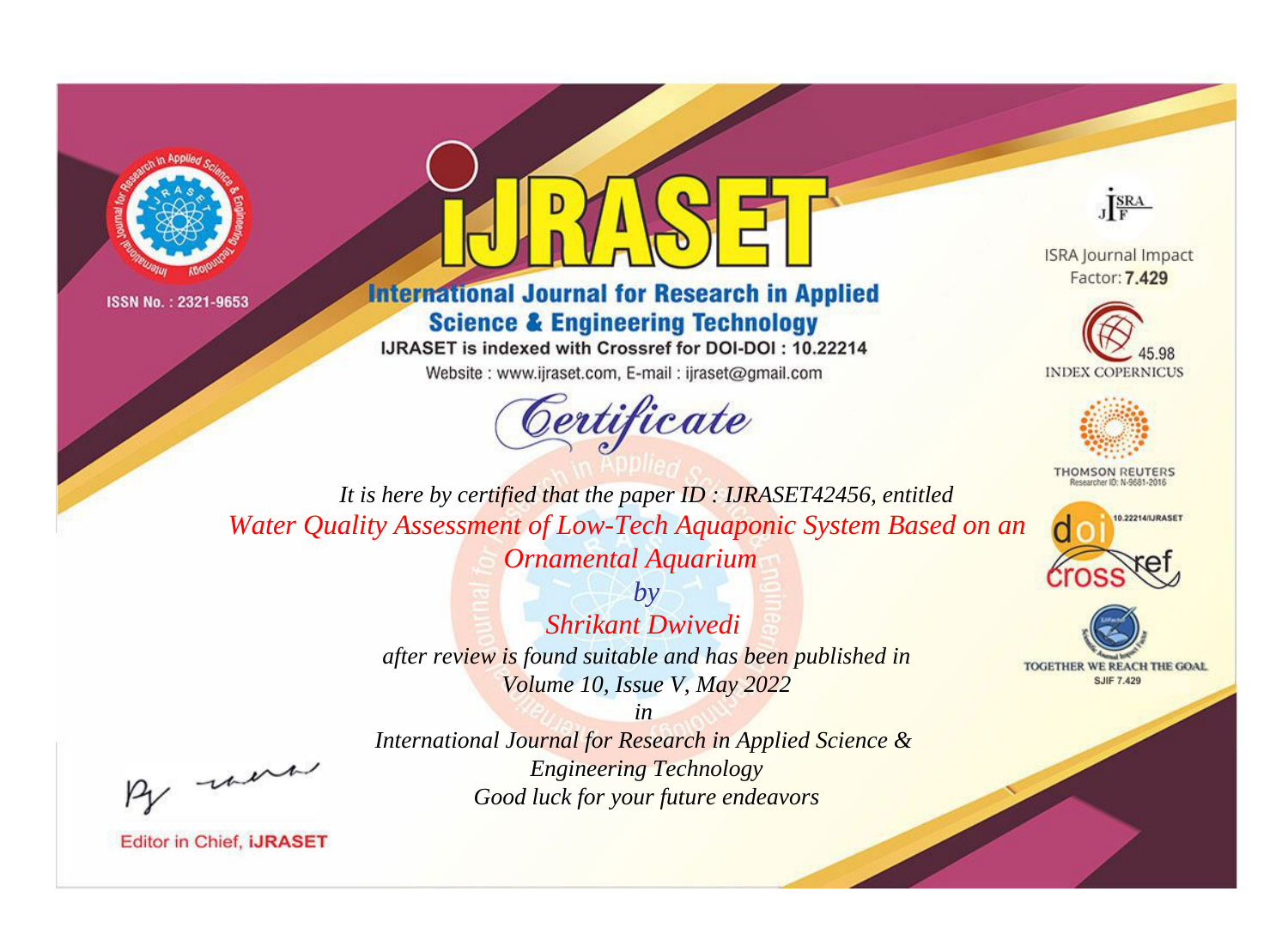



# **International Journal for Research in Applied Science & Engineering Technology**

IJRASET is indexed with Crossref for DOI-DOI: 10.22214

Website: www.ijraset.com, E-mail: ijraset@gmail.com





**ISRA Journal Impact** Factor: 7.429





**THOMSON REUTERS** 



TOGETHER WE REACH THE GOAL **SJIF 7.429** 

*It is here by certified that the paper ID : IJRASET42456, entitled Water Quality Assessment of Low-Tech Aquaponic System Based on an Ornamental Aquarium*

> *Anjana after review is found suitable and has been published in Volume 10, Issue V, May 2022*

*by*

, un

*International Journal for Research in Applied Science & Engineering Technology Good luck for your future endeavors*

*in*